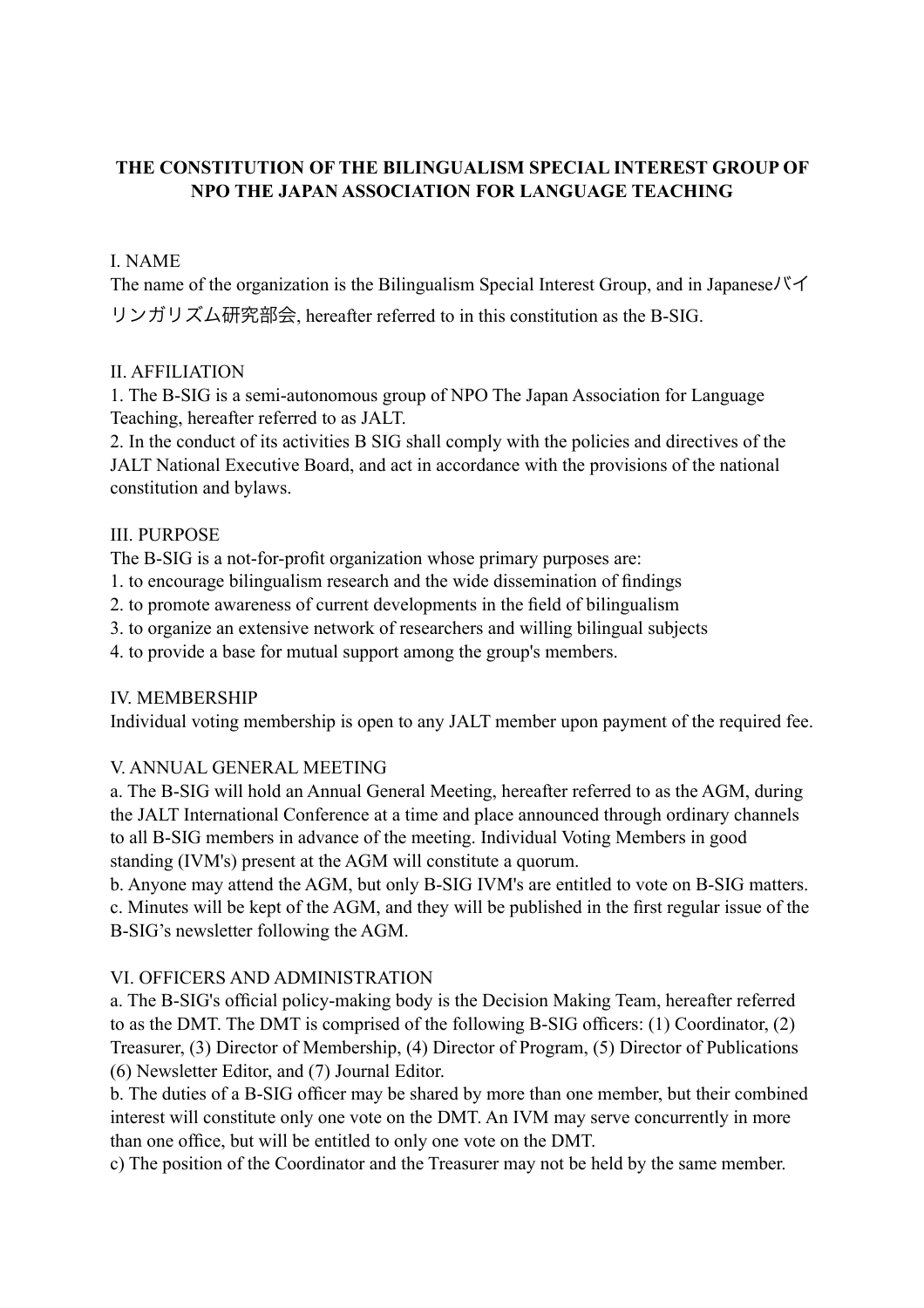### VII. NOMINATIONS, ELECTIONS AND REMOVALS

a. Candidates for B-SIG office must meet the following qualifications: (1) be an IVM who currently resides in Japan, (2) be willing to assume the office, (3) in the case of Coordinator, both of the above and has been a member of the B-SIG for at least one year prior to assuming office.

b. Elections are held at the AGM.

c. Any IVM may nominate other qualified IVM's for any B-SIG office.

d. Terms of Officers elected at the AGM or thereafter will start immediately and be effective until the next AGM.

e. An officer who fails to perform his/her duties under the Constitution or Bylaws will be removed from office in accordance with the procedures specified in the Bylaws.

f. A notice announcing the incoming officers of the B-SIG will be published in the first regular issue of the B-SIG's newsletter following the election.

g. Detailed job descriptions for all members of the DMT and other officers of the B-SIG are contained in the Bylaws. It is the mutual responsibility of the DMT members to ensure that all other officers carry out their assigned duties.

### VIII. AMENDMENTS<sup>-</sup>

a. Any proposed amendments to this Constitution must be proposed by at least a majority of the DMT or by at least 5% of the IVM's.

b. The proposed amendment(s) will be communicated to all B-SIG members in advance of the AGM.

c. To become effective, a proposed amendment(s) must be ratified by at least two-thirds of those attending the AGM. It will then take effect immediately.

## BYLAWS OF THE BILINGUALISM SIG

I. DUTIES OF OFFICERS: It is understood that these Bylaws define the duties of each office. The volunteer will be expected to perform the duties of his/her office inasmuch as s/he possibly can. It may be that the volunteer will have to 'grow into' being able to carry out all the duties of his/her office.

(1) COORDINATOR: The Coordinator is the DMT member with general responsibility for coordinating the activities of the DMT and for directing the affairs of the B-SIG. The Coordinator will preside at the AGM and at other B-SIG sponsored events. In the absence of the Coordinator, another officer appointed by the Coordinator will direct the meeting. The Coordinator will submit an annual report to JALT.

(2) TREASURER: The Treasurer is the DMT member responsible for keeping financial records and for collecting and disbursing all B-SIG funds. The Treasurer will present an account of the financial status of the organization to JALT when required. The Treasurer will prepare the financial documents for an internal audit to take place after the books have been closed. The BSIG's financial year shall begin on 1 April and end on 31 March.

(3) DIRECTOR OF MEMBERSHIP: The Director of Membership is the DMT member responsible for registering and renewing memberships, keeping membership information, maintaining a comprehensive and up-to-date list of the membership, data basing for internal analysis, and forwarding membership information to the appropriate JALT officers.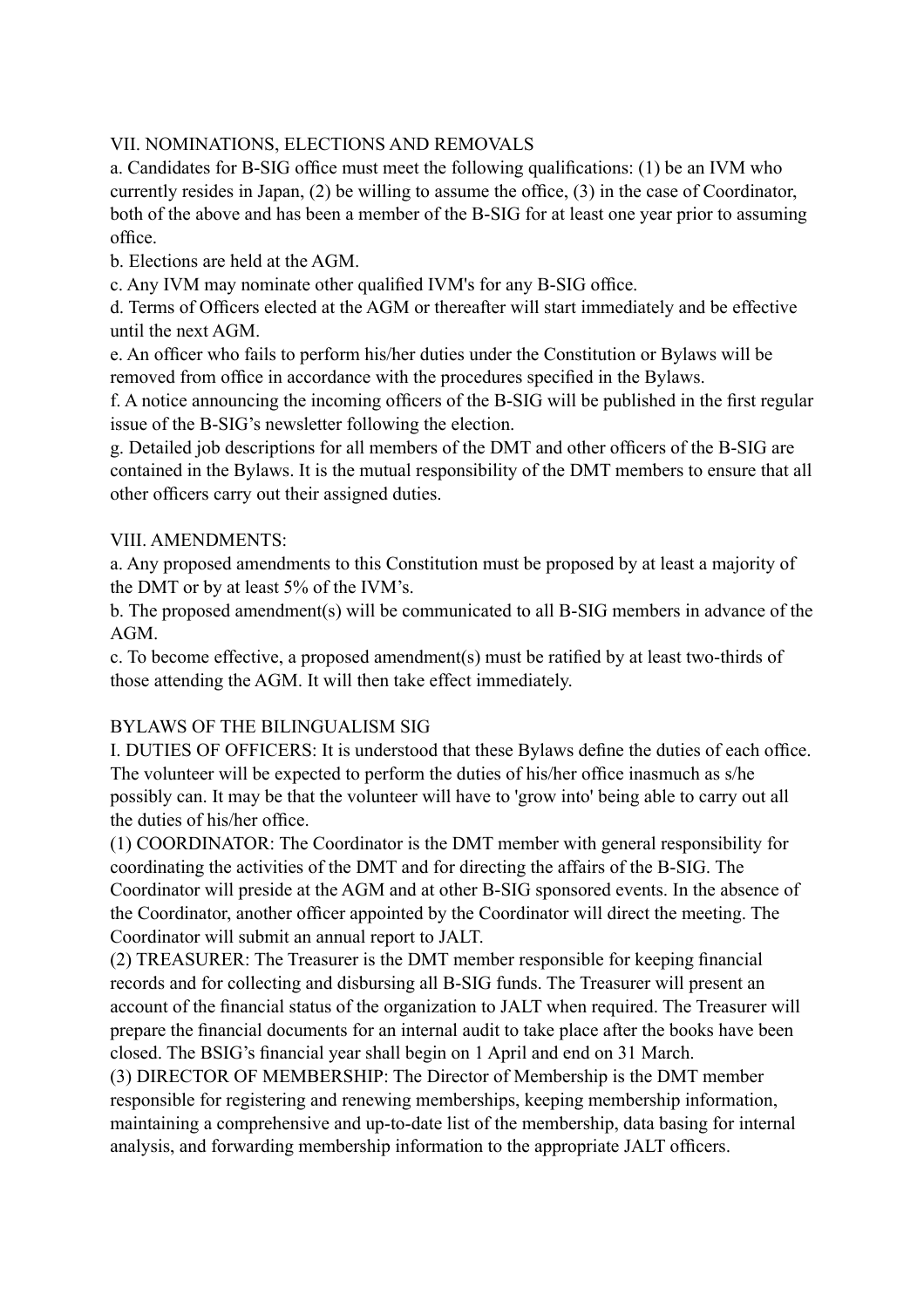(4) DIRECTOR OF PROGRAM: The Director of Program is the DMT member responsible for supervising the planning and organization of all regular and special programs, soliciting presentation proposals from B-SIG members and arranging for vetting them if necessary. S/he will contact and arrange for speakers to present at the JALT International Conference, and s/ he will offer programs to JALT Chapters, special events of JALT, or other L2 educational organizations.

(5) DIRECTOR OF PUBLICATIONS: The Director of Publications is the DMT member responsible for overseeing and facilitating the publication of all B-SIG publications and for ensuring the quality of all B-SIG publications. The Director of Publications is responsible for initiating publications and appointing editors for these publications. The Director of Publications will liaise with the JALT Publications Board and keep the B-SIG membership informed of JALT publication possibilities. The Director of Publications with the help of the DMT will determine the policies for all B-SIG publications.

(6) NEWSLETTER EDITOR: The Newsletter Editor is the DMT member responsible for working with the B-SIG newsletter staff in editing and publishing regular newsletters of the B-SIG. The Newsletter Editor is permitted to appoint an Assistant Newsletter Editor and newsletter staff as s/he determines it is necessary.

(7) JOURNAL EDITOR: The Journal Editor coordinates the editing and production of the *Japan Journal of Multilingualism and Multiculturalism* once a year. Besides the prerogatives standard for the editor of an academic journal, s/he is empowered to appoint journal staff as deemed appropriate. Economic decisions of a scale as to affect the B-SIG as a whole, however, are subject to the approval of the DMT.

(8) INTERNATIONAL LIAISON: The International Liaison will work to establish and maintain links with other similar organizations and associations outside of Japan. S/he will encourage and promote research and exchange of research findings with such organizations and associations. S/he will encourage JALT to invite lecturers/presenters in the field of bilingualism to the JALT International Conference. The International Liaison is not an ex officio member of the DMT.

(9) RESEARCH COORDINATOR/S: This office may have separate coordinators for Japanese and English. The Japanese and English Research Coordinators will foster and coordinate collaborative research projects in his/her/their respective languages among B-SIG members. She/he/they will keep B-SIG members informed about current research taking place, JALT research grant possibilities and other such opportunities to enhance research in the B-SIG's area of interest. The Research Coordinator/s is not an ex officio member of the DMT.

(10) MEMBER/S-AT-LARGE: The Member/s-at-large will perform the duty of the recording secretary. He/she/they will be responsible for taking minutes at the AGM, having them provided to the Chair and Newsletter Editor in a timely manner, and maintaining a file of all B-SIG meeting proceedings. He/she/they will be responsible for the supervision of the annual election of B-SIG officers or providing disinterested mediation and procedures in other contested situations. He/she/they assists other B-SIG officers with other projects at the recommendation of the Coordinator. Members-at-large are not ex officio members of the DMT.

II. NOMINATIONS, ELECTIONS AND REMOVALS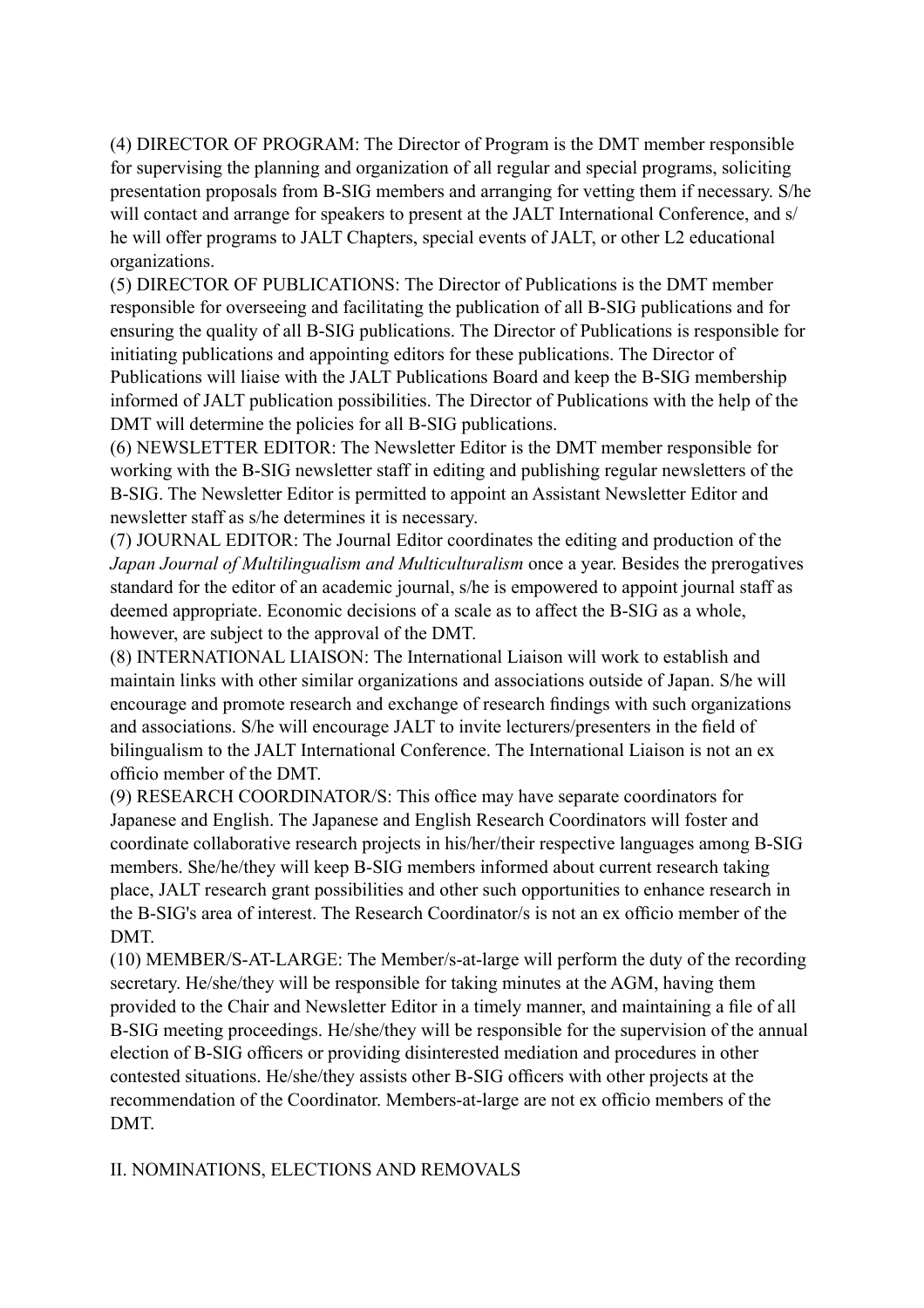(1) When there are contested positions, secret written ballots will be used.

(2) Nominations may either be submitted in writing prior to the AGM or proposed from the floor at the AGM. An IVM not present at the AGM may be nominated only if s/he has been previously notified of the possibility and has expressed willingness to assume the office. (3) The results of each vote will be announced after the ballots have been examined by at least two B-SIG officers or three IVM's who are not candidates for the office in question. (4) In the event of a tie vote, the members of the DMT will cast the deciding votes. In the event that there is a tie by the DMT itself, the deciding vote will be cast by the incumbent/ outgoing Coordinator. If it is the Coordinator's position that is being contested, the final vote will be decided by the remaining members of the DMT. In the event of a further tie, the incumbent Coordinator will retain his/her office, or in the case of an outgoing Coordinator s/ he will choose his/her replacement.

(5) A B-SIG officer who fails to perform assigned duties may be removed by a unanimous vote of the DMT. When a DMT member's position is in question, the unanimous vote of the remaining DMT is required. When a petition signed by at least 5% of the membership is submitted to the DMT, the officer in question will then be notified of the petition and offered the option to officially resign before the case is voted on by the DMT. Current membership figures must be obtained from the Director of Membership at the time of such a petition. (6) When an office is vacated, either by removal or resignation, the DMT will select a successor to serve in that position until the next AGM. In the case of resignation, the officer should give the DMT a minimum of six months' notice if at all possible. The DMT may be required to vote by ballot in the case of a contested position, in which case ballots may be sent by fax, mail, or e-mail to the designated elections officer or a DMT member not contesting the position.

#### III. CONFLICTS OF INTEREST

B-SIG officers must attempt to avoid conflicts of interest between their professional duties of office and their private interests. Examples of conflicts of interest are as follows: (1) when a person editing a B-SIG publication decides whether his/her own article should be published or how it should be edited, (2) when a B-SIG officer represents the B-SIG as a speaker at a JALT event without the approval of the DMT, or (3) when an B-SIG officer uses the name or resources of the B-SIG (a) to promote the sale of commercial materials or services, or (b) to advance his/her political interests. It is the responsibility of the DMT to ensure conflicts do not occur. When conflicts of interest occur, the DMT must call the offending officer to account and remove that officer if necessary.

#### IV. AMENDMENTS TO THE BYLAWS

Amendments to this Constitution must be proposed by at least three members of the BSIG Executive Board or at least 5% of the BSIG members.

The proposed amendment(s) shall be ratified in a procedure clearly explained to all BSIG members in writing and delivered online. The proposed amendment(s) must be ratified by a simple majority of the members voting at the AGM. Voting by absentee ballot will be possible.

Approved by Bilingualism SIG Decision Making Team (DMT) on February 28, 2011.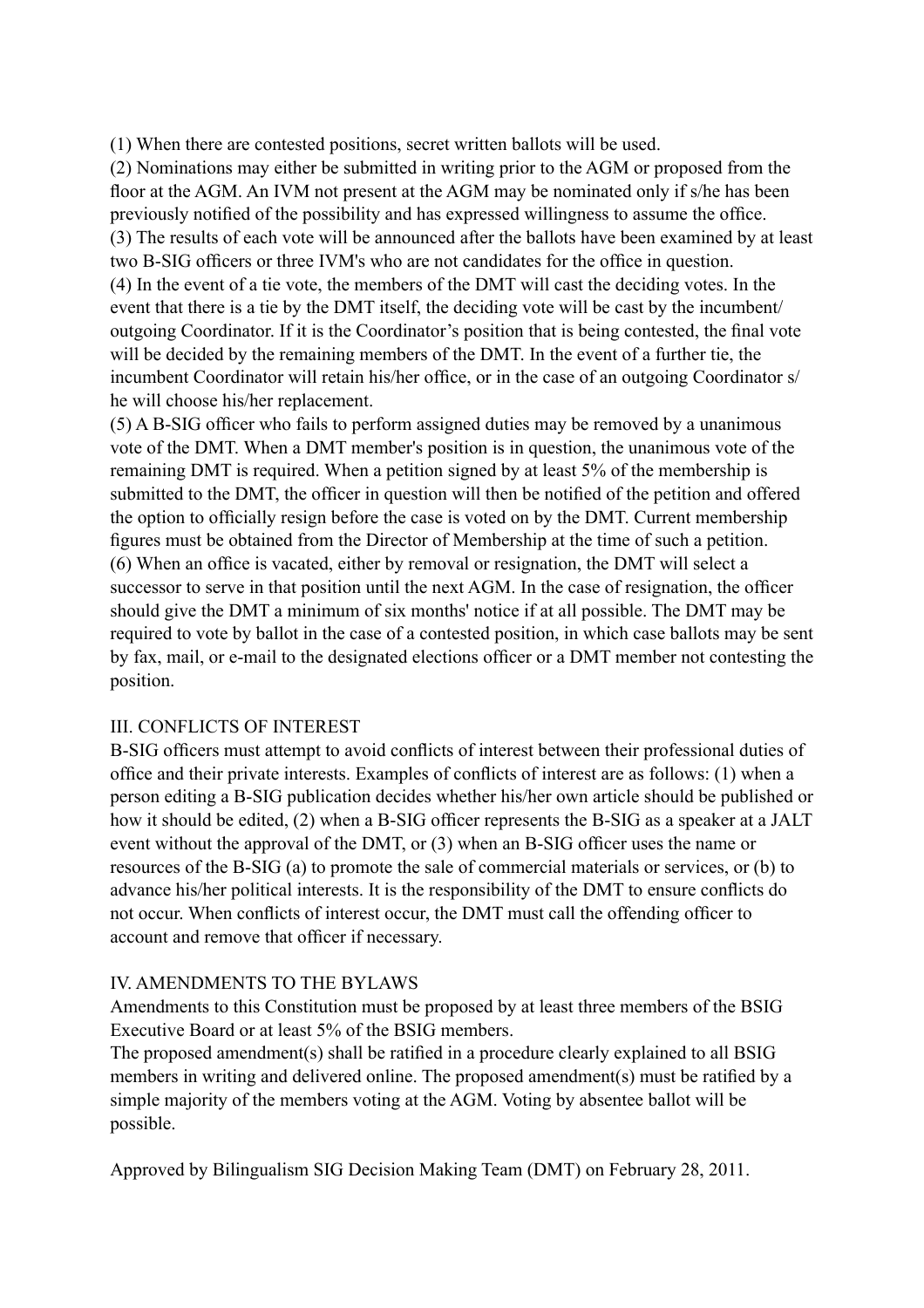NPO全国語学教育学会所属

バイリンガリズム研究部会定款

1. 名称

本会の名称はバイリンガリズム研究部会、英語名をThe Bilingualism Special Interest Group(以下BSIG)とする。

- 2. 所属
- 1.BSIG研究部会はは非営利団体(NPO)の全国語学教育学会(JALT)に所属する 半自治的グループである。

2. BSIG研究部会は、その活動の実施に当たって、JALT全国執行役員会の方針と指 示を守り、全国語学教育学会定款及び細則の規定に従って行動しなければならな い。

3. 目的

BSIGは非営利団体であり、その主な目的は以下の通りである。

- 1. バイリンガリズムの調査計画や調査多角化を促進すること。
- 2. バイリンガリズムの学術分野における進展の現状把握を行うこと。
- 3. 研究者間の広範に渡る情報網を組織し、バイリンガルの研究課題を積極的 に提起してゆくこと。
- 4. 会員間の相互援助の基盤となる場所を提供すること。
- 4. 会員

JALT会員はすべて、必要とされる料金を支払うことにより、投票権を有する BSIG個人会員となることができる。

- 5. 年次総会
	- a. BSIG年次総会(以下AGMとする)は、JALT年次国際大会の際に開催する。 日時及び場所については、事前にBSIG全会員に対し通例の伝達手段を通じて連 絡される。投票権を有する個人会員の常時出席数を持ってAGMの定足数とす る。
	- b. だれでもAGMに出席することができる。但し、BSIGの決定事項について は、投票権を有する会員のみに限り、その投票を行う資格を有する。
	- c.AGMは記録され、そのAGM後のBSIGの最初のニューズレターで出版される。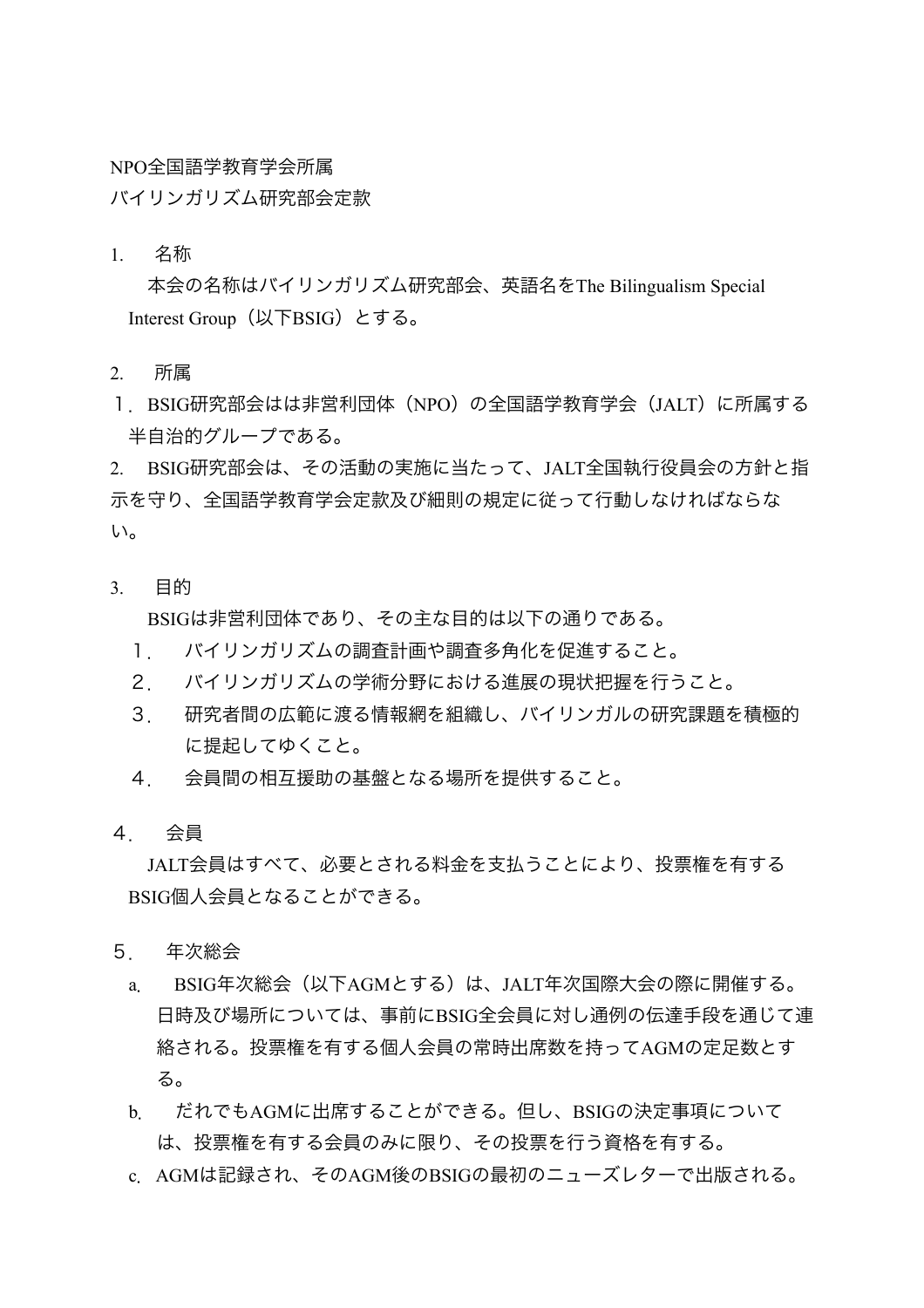- 6. 役員及び運営
	- a. BSIGの公式事項を決定する集団を、The Decision Making Team(以下DMT) とする。DMTは次の役員により構成される。
		- 1. 事務局長
		- 2. 会計
		- 3. 会員理事
		- 4. 計画委員
		- 5. 出版委員
		- 6. ニューズレター編集委員
		- 7. 雑誌編集委員
	- b. BSIGの各職務は複数の会員によって分担することが可能であるが、その構 成員がDMTにおいて投票を通じて意志表明できるのは、各委員会につき一票に 限られる。投票権を有する会員は複数の役職を兼任することができるが、DMT における投票数は、一票に限られる。
	- c。同じ会員が 事務局長と 会計を兼任することができません。
- 7. 推薦、選挙、及び解任
	- a. BSIG役員の候補者は、次の条件を満たすものに限られる
		- 1. 投票権を有する会員で、現在日本に在住していること。
		- 2. その役職を誠実に遂行する意志があること。
		- 3. 事務局長に関しては、右の二つの条件に加え、役職に就く前の最低一年間 はBSIG会員であること。
	- a. 選挙はAGMにおいて行われる。
	- b. 投票権を有する各会員は、他の投票権を有する会員の中から、一定の役職に 適任と思われる者を推薦することができる。
	- c. 任期は、AGMにおいて決定される。選出後直ちにその任期は開始され、任期 が終了し、次の適任者が選出されるまで有効とする。
	- d. 役員が本規約、あるいは、定款において定められた職務を怠った場合、定款 に定められた手続きに従い解任される。
	- e. 役員の新任・再任の報告は、選挙後、最初のニューズレターの第一面におい て行われる。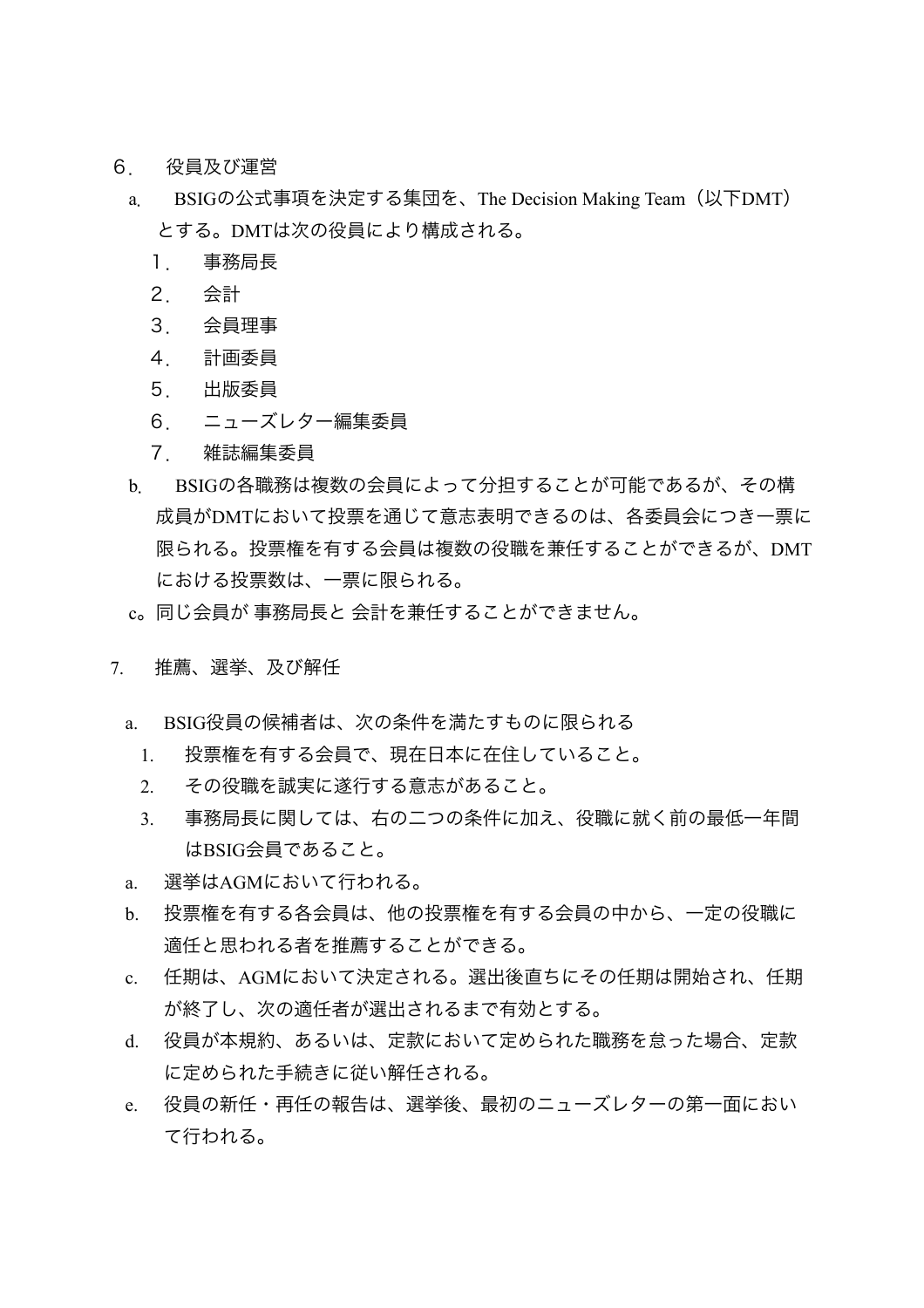- f. DMT役員及びBSIGの内の他の役員の職務の詳細は、定款において規定する。 DMTの各役員は、他の各役員に割り当てられた職務が遂行されていることを 確認する義務を負い、また、この義務遂行はDMT各役員間の相互責任とす る。
- 7. 改正
	- a. 本規約の改正は、DMTの過半数、あるいは投票権を有する会員の5%以上に より発議されることを必要とする。
	- b. 改正案は、改正投票が行われるAGMの前にBSIG全会員に報告されなければな らない。
	- c. 改正案は、AGMにおける出席者の3分の2以上の承認を得て有効となり、そ の時をもってその効果が発生する。

バイリンガリズム研究部会定款規定

1. 役員の職務

本定款は各役職を定義する。ボランティアは、可能な限り職務遂行に従事する ものとする。職務の完全遂行のため、ボランティア各自の遂行能力を拡張しつつ 貢献してゆく必要性も考慮されなければならない。

1. 事務局長

事務局長は、DMTの活動を推進し、BSIGの事業を指導する総括的な職務を負う DMT構成員である。事務局長は、AGMとその他BSIG本会の行事の司会を務める。 事務局長が欠席した場合、事務局長により指名された者がその職務を代行する。 事務局長は、AGMにおける報告をJALTに提出する。

2. 会計

会計は、経理記録を管理し、BSIG全資金の出納を行う職務を負うDMT構成員で ある。会計は、AGMにおいてBSIGの会計報告を行い、また、必要に応じ、定期会 計報告をJALTに対して行う。会計は、年次決算報告のために経理報告書類を作成 する。本部会の会計年度は毎年4月1日に始まり、翌年の3月31日に終 わるも のとする。

3. 会員理事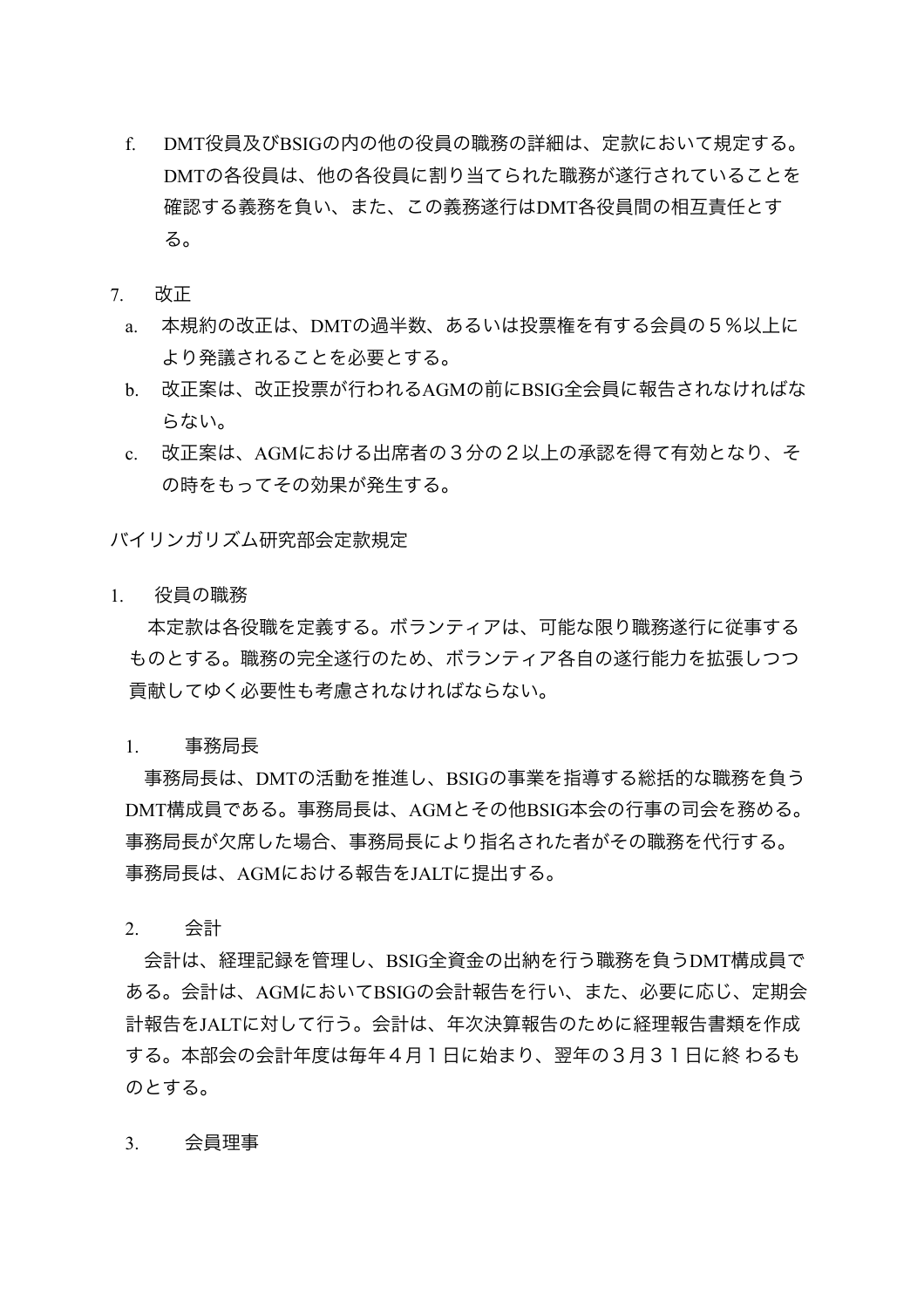会員理事は会員の登録と更新を管理し、また、各会員の情報及び全会員の最新 名簿を保持し、会員の情報を、それを必要とするJALT役員に提供する職務を負う DMT構成員である。

#### 4. 計画委員

計画委員は、定期及び特別プログラムすべての計画・組織を監督し、また、 BSIG会員が発表の申し出を行うよう促し、必要に応じその審査の計画・準備を行 う職務を負うDMT構成員である。計画委員は、発表者に連絡をとり、JALT国際大 会での発表の段取りを組む。また、JALT支部、JALT特別行事、あるいはその他L 2教育機関に対しプログラムを薦める。

#### 5. 出版委員

出版委員は、すべてのBSIGの出版物の出版を監督、促進し、また、すべての BSIGの出版物の質を保証する職務を負うDMT構成員である。出版委員は、出版物 を創刊し、これらの出版物の編集者を任命するにあたっての職務を遂行する。出 版委員は、JALTの広報課との連絡を保ち、BSIGの会員に対し、JALT出版物に関す る情報を常時報告する。出版委員はDMTの援助の下、すべてのBSIGの出版物の方 針決定を行う。

#### 6. ニューズレター編集委員

ニューズレター編集委員は、BSIGニューズレターのスタッフと共に、定期的に ニューズレターの編集・出版を行う職務を負うDMT構成員である。ニューズレ ター編集委員はその必要に応じ、ニューズレター編集補助者とニューズレターの スタッフを任命することができる。

#### 7. 雑誌編集委員

雑誌編集委員は年に一回、Japan Journal of Multilingualism and Multiculturalism(多 言語多文化研究)の編集・制作を統括する。学問的雑誌の編集委員の特権のほか にも適任と思われる雑誌のスタッフを任命する権限がある。しかし、全体として BSIGに影響を及ぼすような規模の財政決定はDMTの是認を必要とする。

#### 8. 国際仲介委員

国際仲介委員は、日本国外に同種の組織・機関とのつながりを設け、維持する 役割を担う。国際仲介委員は、研究及びこれらの組織・機関との研究成果の結果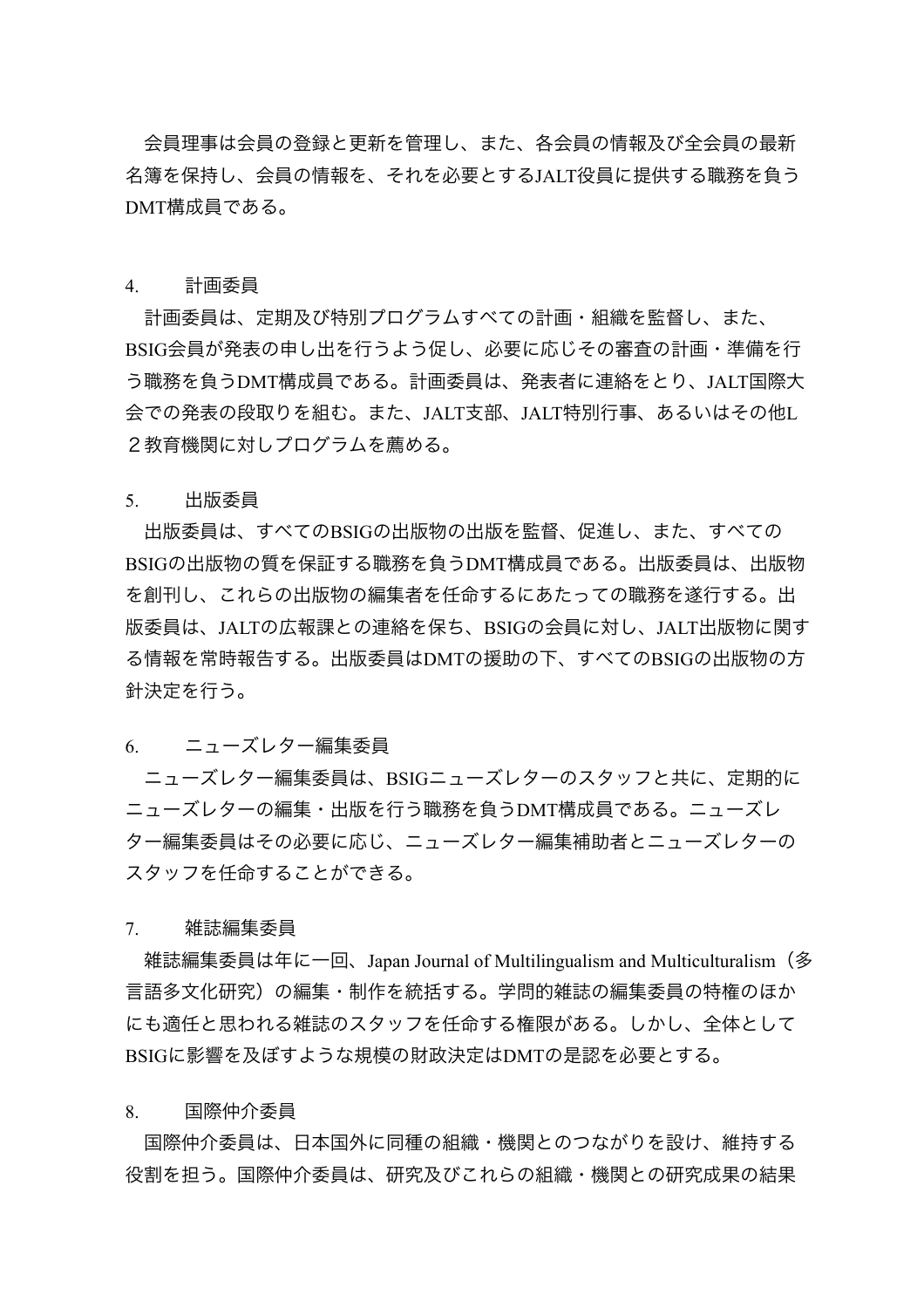の交換を促進する。また国際仲介委員は、JALTに対し、バイリンガリズムの学術 分野における講師・発表者をJALT国際大会に招くことを促す。国際仲介委員は DMT構成員ではない。

9. 研究推進委員

この役職は日本語と英語の研究委員に分かれる。この両言語の研究委員は各グ ループの言語による共同研究企画を促し統括する。また、BSIG会員間にBSIGの展 望と学問的水準を明確にし、BSIG会員に現在の研究状況、JALT研究援助資金、あ るいはその他BSIGの関心分野における研究を推進する機会に関する情報の提供が 成されるようにする。研究推進委員はDMT構成員ではない。

(10) 庶務委員

庶務委員は、記録事項に関する職務を行う。庶務委員は、AGMにおいて記録を 行い、その記録を、その必要時に遅滞することなく事務局長及びニューズレター 編集委員に提供し、またBSIG総会の経過の記録を保存する職務を負う。庶務委員 は、BSIG役員の年次選挙を管理し、また、その他の争議等の場において、公平な 調停とその手続きを提供する。また、事務局長の薦めに伴い、他のBSIG役員の計 画推進を補助する。庶務委員はDMT構成員ではない。

1. 推薦、選挙、及び解任

(1)複数の候補者が同じ役職を争っている場合、無記名投票が行われる。

(2)推薦は、AGMに先立って書式にて提出するか、あるいはAGMにて直接提起 することができる。投票権を有する会員が推薦を受ける場合には、当該推薦を受 けた者が事前に当該事実を通知され、さらに7a.2の条件を満たした場合に限ら れる。

(3)各選挙の結果は、当該役員の候補者以外の、二人以上のBSIG役員か、ある いは三人以上の投票資格を有する会員によって開票が行われた後、公表される。

(4)投票結果が同数になった場合はDMTがその決定投票を行う。DMTの決定投 票後においても同数となった場合、現職の事務局長が決定投票を行う。事務局長 の役職が争われている場合、最終決定票はDMTの在職者が行う。DMTの投票後に おいても同数結果の場合、現職の事務局長が再任するか、あるいは辞職する事務 局長がその後見者を決定する。

(5)職務を怠ったBSIG役員は、全員一致投票の結果、解任される。DMT役員が 当該問題となっている場合、DMT役員の全員一致票が必要とされる。会員の5%